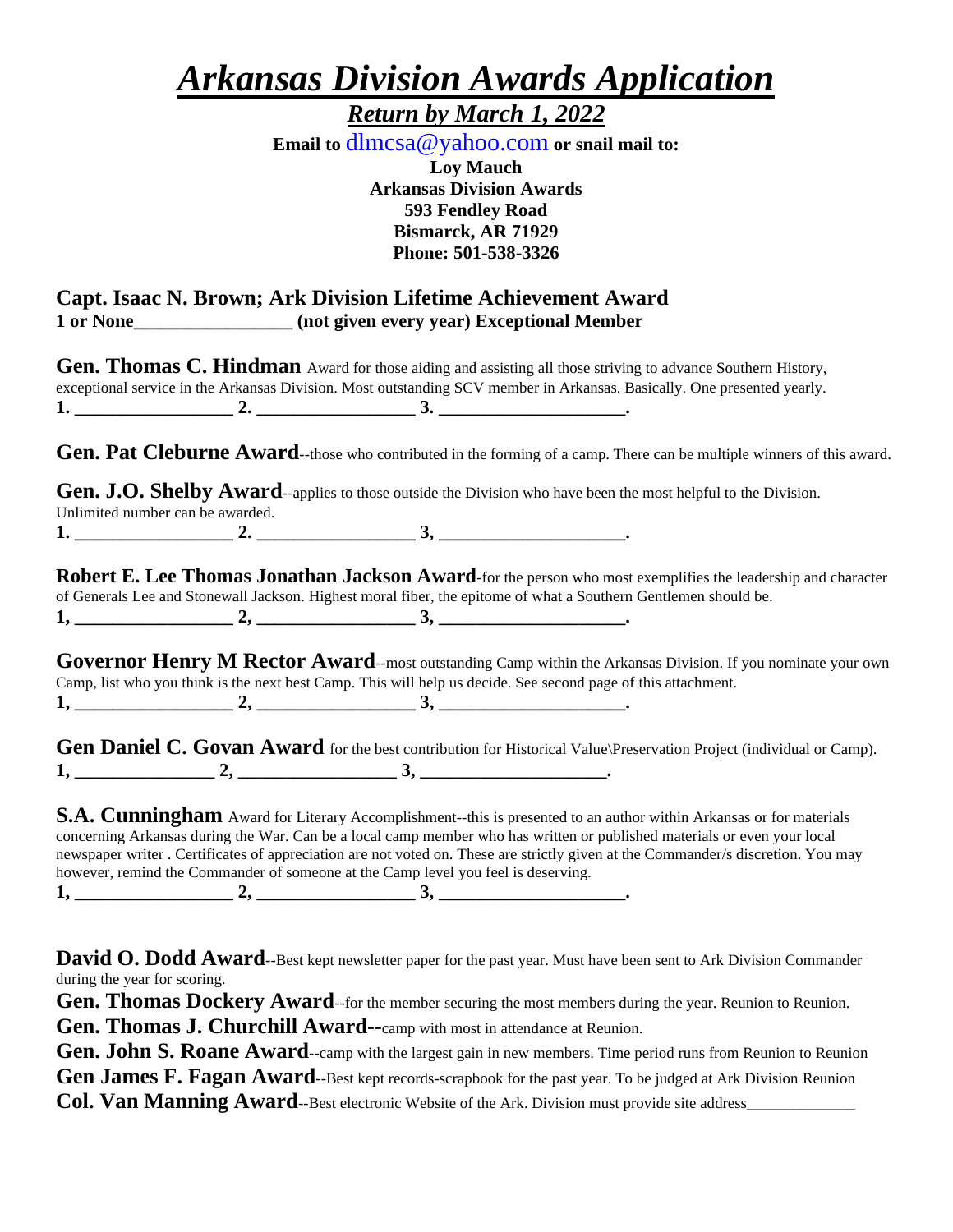### *Arkansas Division Awards Application: Best Camp*

**Send documents to assist in judging of all awards. List first, second, third on each award to aid in awards decisions. Governor Henry M, Rector Award--most outstanding Camp within the Arkansas Division. If you nominate your own Camp, you must also nominate a "next-best-Camp."**

| Camp Name                                                |  |
|----------------------------------------------------------|--|
| <b>Category Points:</b>                                  |  |
| 1. Membership Growth: 3 pts X                            |  |
| 2. Regular monthly meetings: 1 pt X                      |  |
| 3. Programs: $1 pt X$                                    |  |
| <b>4. Memorial Services:</b>                             |  |
| A. 4 pts $X =$                                           |  |
| <b>B.</b> Other Camps Memorials $3$ pts $X =$            |  |
| C. Participants in Memorials 1 pt $X =$                  |  |
| 5. Camp Newsletter 1 pt X                                |  |
| 6. Semi-Annual Report 3 pts X                            |  |
| 7. Speakers with Programs: 2 pts X                       |  |
| 8. Visitation: (attending other camp's meetings. 2 pts X |  |
| 9. Essay Contest: 25 pts                                 |  |
| 10 Members at Division Mtgs: (up to 3) 2 pts X           |  |
| 11. New Camp Sponsorship: 21 pts X                       |  |
| 12. Members at Cleburne: (up to 3) 2 pts X               |  |
| 13. Scrapbook Contest: 15 pts                            |  |
| 14. Members at Dodd: (up to 3) 2 pts X                   |  |
| 15. Members at Flag Day: (up to 3) 2 pts X               |  |
| -------------------                                      |  |
| <b>Points Total:</b>                                     |  |
| <b>Nominate the Second Best Camp:</b>                    |  |

**You must nominate 2nd Best Camp for your points to count on Best Camp! 2nd Best Camp Nomination:\_\_\_\_\_\_\_\_\_\_\_\_\_\_\_\_\_\_\_\_\_\_\_\_\_\_\_\_\_**